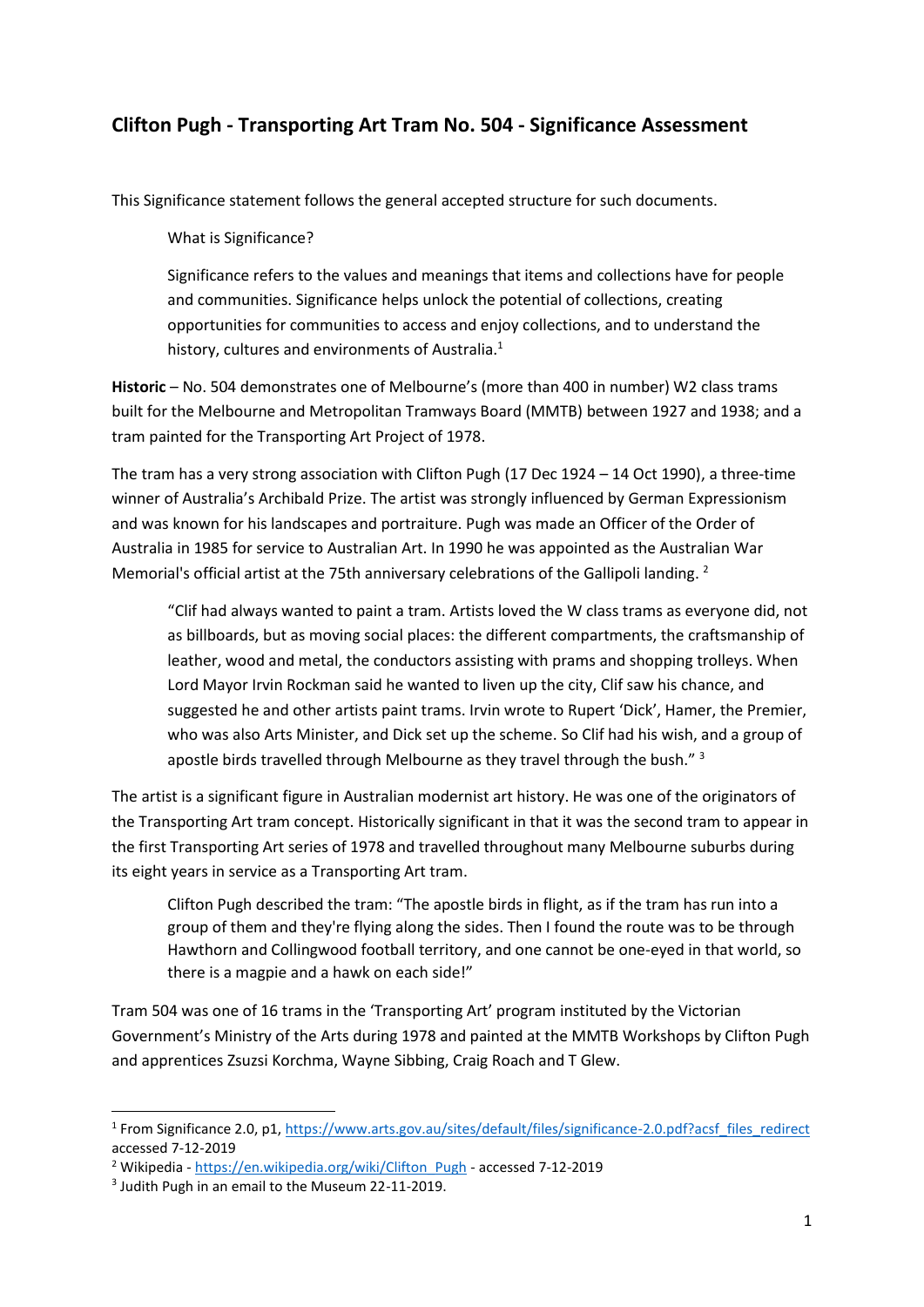This Victorian Government project led to the Transporting Art second series of trams from 1986 to 1993, which in turn led to the Melbourne Art Trams Project from 2013 to the present day.<sup>4</sup>

The Director of Victoria's Ministry for the Arts, Mr. Paul Clarkson: "is convinced the painted trams have given Melbourne a symbol of its individuality. The public has become very proud of these mobile canvases."<sup>5</sup>

Recognition of its special artistic value led to No.504 being selected to be given to the Museum of Victoria when the first series of Art Trams were disposed of by the State Government in December 1986. This donation did not eventuate. Nevertheless tram 504 was the only W2 class Transporting Art tram to survive in State Government ownership*.* 

Ballarat Tram Museum (BTM) was approached by VicTrack in 2015, requesting that the tram be placed in under-cover, protected storage at its offsite store. This was due to its high historical significance and risk of weathering and damage. It could not be placed into outside storage at the former Newport Railway Workshops, together with other surplus – but otherwise comparatively generic – W series trams. <sup>6</sup>

**W2 class trams and No. 504** – The tram can be associated with both the body builder, James Moore of South Melbourne, and with the staff of the Preston Tramway Workshops who maintained the tram and ensured that it was safely stored inside the workshops for almost 30 years after its withdrawal from service in 1986. This prevented the tram suffering significant weather damage.

The tram was built in 1928 at the time when Melbourne's electric tram services were growing to cater for both the growth of the city's population and the replacement of most of Melbourne's cable tram lines with electric tram services. The tram's body was one of 30 built by James Moore for the MMTB, with electrical and mechanical equipment being fitted at Preston Workshops.

The W2 class trams evolved from the preceding W and W1 designs. 180 W2s were built new, and the earlier-built trams (226 in all) were converted to W2 class by 1938, bringing the total fleet number to 406. The W2s were the most numerous of the W series trams and were recognised as the quintessential Melbourne tram.<sup>7</sup>

A number of other W2 class trams have been preserved, but 504 is the only preserved Transporting Art tram.

**Technical** – The tramcar represents one of a numerous mass-produced type that in the 1920s exemplified modern design standards with the drop-centre design reflecting those of many other Australasian cities in that it provided a lower step height for quick loading and unloading at tram

<sup>&</sup>lt;sup>4</sup> For a detailed history see<http://www.hawthorntramdepot.org.au/papers/transportingart.htm> (accessed 7-12-2019) by Russell Jones of the Melbourne Tram Museum.

<sup>5</sup> Panorama magazine, Ansett Airlines March / April 1982, "On the Right Track", p29.

<sup>&</sup>lt;sup>6</sup> The second series Transporting Art trams are stored under cover at Newport Workshops, but their future is yet to be determined by Victorian Government.

 $7$  This number includes the six SW2 type, which were fitted with sliding doors. General tram reference is Destination City 5<sup>th</sup> edition 1993, Transit Australia Publishing, Melbourne.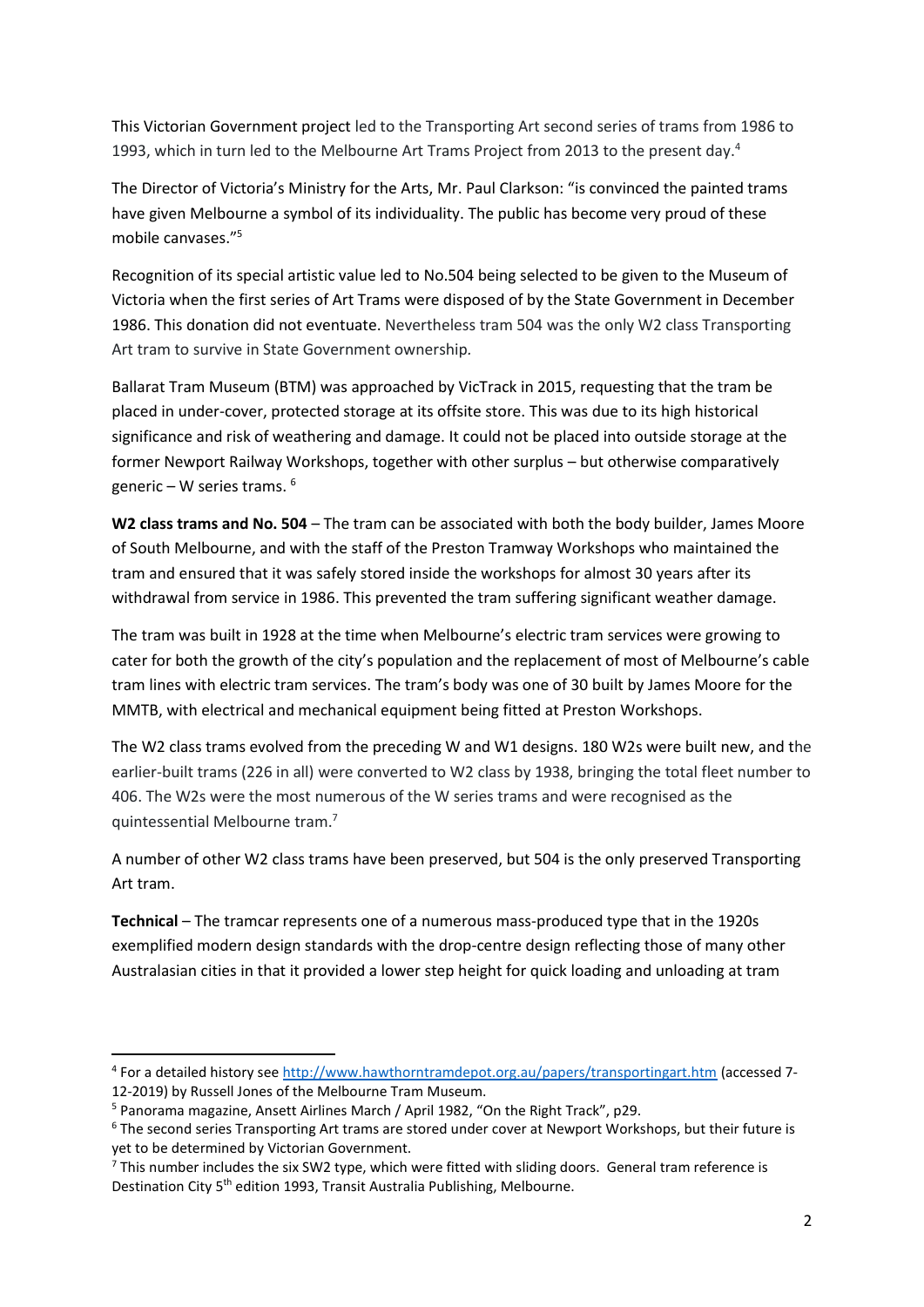stops. No. 504 incorporates technical components that are typical of W2 class trams<sup>8</sup>. The wheel or bogie sets were often changed over by the Preston Workshops as maintenance demanded.

**Provenanc**e – The formal chain of ownership and the context of the tram's use is well documented with the transfer to the Museum's ownership formalized by the Victorian Government during 2019. Prior to the transfer of ownership, from the State of Victoria to the Museum, the Museum made contract with the relatives of the Pugh Family and gained their support for the ownership of the tram to be transferred to the Museum.

**Social** – No. 504 is one of more than 400 similar trams that provided transport to Melbourne's community from 1923 until the late 1980s when all similar types were withdrawn from service and replaced by modern trams such as the Z and A series. The W2 class trams featured strongly in Melbourne's community culture with its affiliation to the Melbourne tram system leading to them become one of the city's most recognisable symbols.

**Rarity** – No. 504 is the only W2 class Transporting Art tram not to be sold upon its withdrawal from service in 1986, and is the only example of a tram painted under the program to have survived in secure storage. Further, it is the only one of the first batch of Transporting Art trams that remains in a condition such that it could be restored to trafficable condition without extensive restoration of both its body and its electrical and mechanical equipment.

**Representativeness** – The work is representative of Pugh's close observation of nature and its cyclical and savage rhythms. No. 504 is a pre-eminent example of the trams painted under the Transporting Art program.

The tram represents both a standard Melbourne W2 class tram that provided a way of life for Melburnians, and a tram that was hand-painted for the popular Transporting Art program which has been revived in recent years. However, under the current program, trams are vinyl-wrapped, presenting designs created by artists on computer screens.

**Condition – Integrity** – No. 504 needs a major mechanical overhaul and a professional clean. The artwork is in need of restoration, with some areas requiring complete restoration. However, the original artwork is largely intact and can be restored and or replicated where necessary. The tramcar body is intact and retains the original construction techniques. Where damage or deterioration is evident, this can be repaired without extensive invasive work. The Museum has the electrical and mechanical equipment that would enable the tram to be returned to operating condition for use on a heritage tramway.<sup>9</sup>

**Interpretative Potential – No. 504, when restored and operational, would be readily appreciated by** the general public because of its identity as a quintessential Melbourne tram. As well, can be enjoyed by art historians, particularly those with a specific interest in Clifton Pugh's work.

<sup>&</sup>lt;sup>8</sup> For a detailed listing of the technical equipment se[e www.btm.org.au/trams/504.html](http://www.btm.org.au/trams/504.html)

<sup>9</sup> This equipment was often changed over, for example the wheel sets, by Preston Workshops as a routine maintenance procedure.